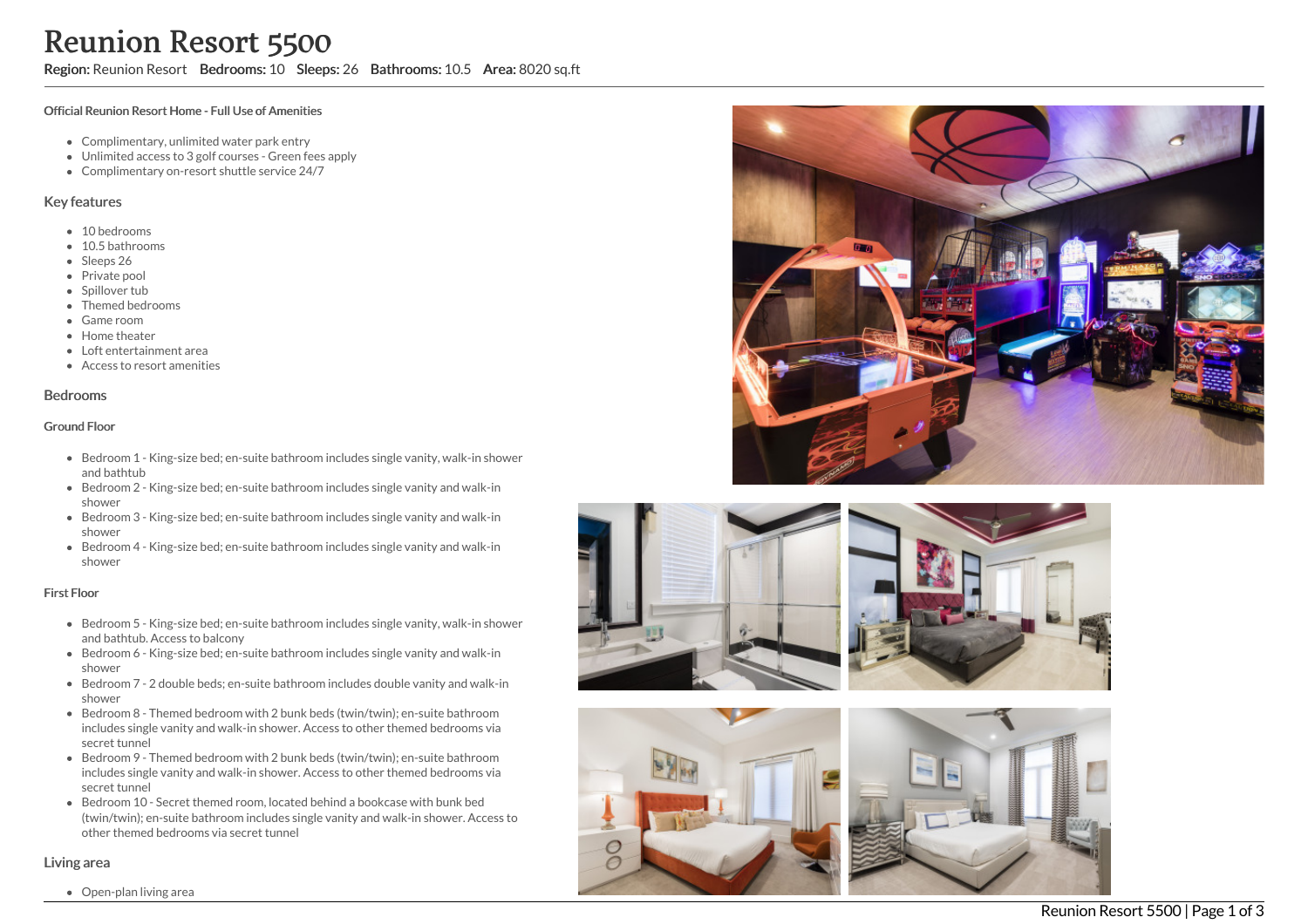- Fully equipped kitchen
- Breakfast bar with seating
- Dining table and chairs
- Tastefully furnished living room with flat-screen TV and leather sofas

### Pool area

- Private pool
- Spillover tub
- Pool cage
- Sunloungers
- Covered lanai with flat-screen TVs and multiple seating areas
- Alfresco dining area
- Outdoor kitchen with built-in BBQ
- Pool bathroom

## Home entertainment

- Flat-screen TVs in living area and all bedrooms
- Home theater with projector screen and cinema-style seating
- Themed games room includes air-hockey table, x2 basketball shooting games, virtual bowling game, shooting & racing games and flat-screen TVs
- Upstairs loft area with x2 flat-screen TV's, Karaoke machine, pool table, wet bar, gian t scrabble and additional board games
- Upper floor balcony with foosball table, shuffleboard table, giant connect four and s e a tin g

# General

- Air conditioning throughout
- Complimentary wifi
- Bedding and towels in clu d e d
- Private parking

## Laundry room

- Washer and dryer
- Iron and ironing board

# Children's equipment available for hire

- F ull siz e c rib
- Hig h c h air
- S t r olle r
- Pack and play

# Places of interest

- Golf course 1 mile
- Supermarket 1 mile
- Shopping mall 2 miles
- Disney World 6 miles
- Seaworld 15 miles
- Universal Studios 21 miles
- Legoland 25 miles
- Airport 27 miles
- Beaches 75 miles